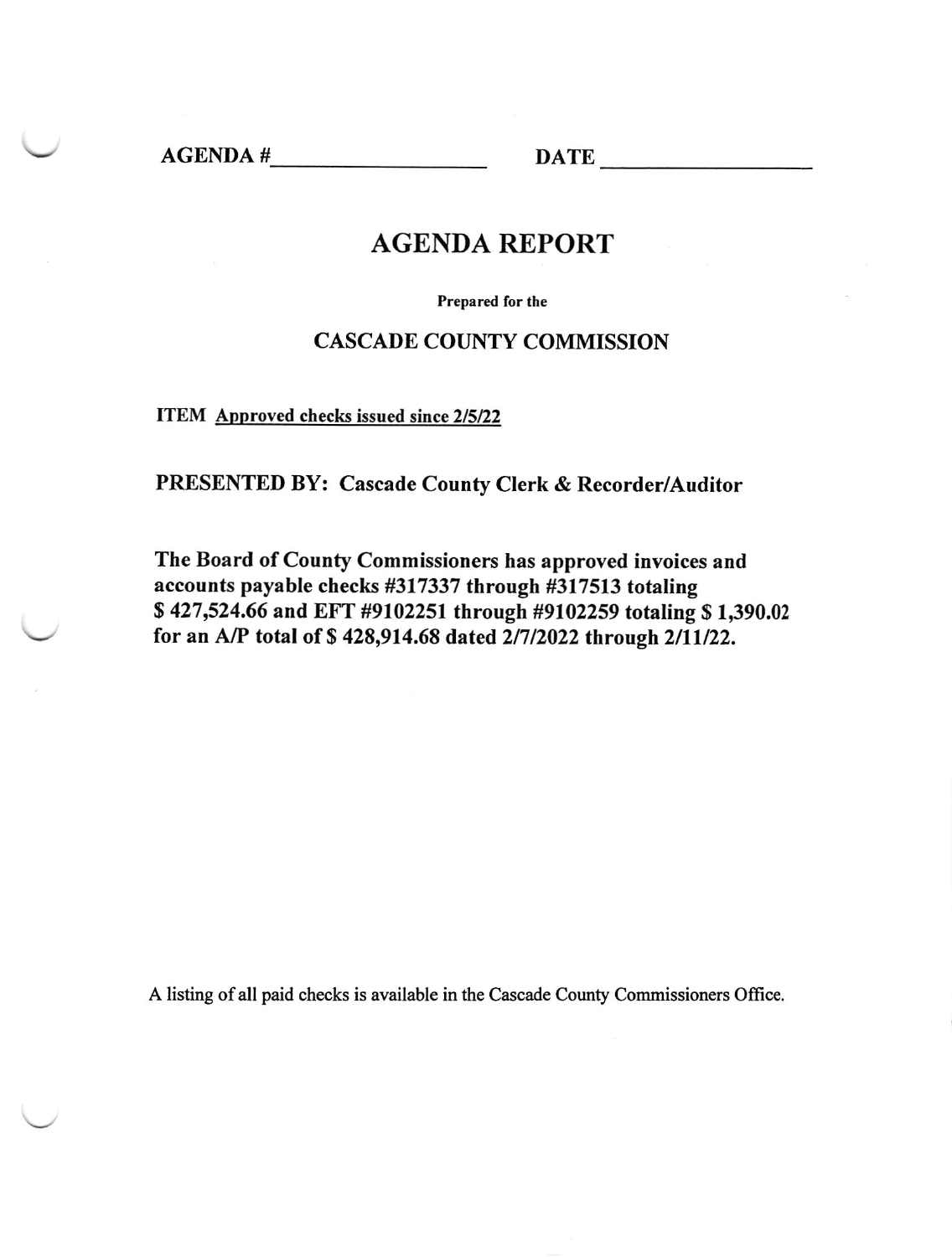$AGENDA \#$  DATE

### AGENDA REPORT

Prepared for the

#### CASCADE COUNTY COMMISSION

ITEM Approved checks issued since 2/12/22

PRESENTED BY: Cascade County Clerk & Recorder/Auditor

The Board of County Commissioners has approved invoices and accounts payable checks #317514 through #317627 totaling \$ 181,860.86 and EFT #9102266 through #9102272 totaling \$ 39,882.78 for an A/P total of \$ 221,743.64 dated 2/14/2022 through 2/17/22.

A listing of all paid checks is available in the Cascade County Commissioners Offrce.